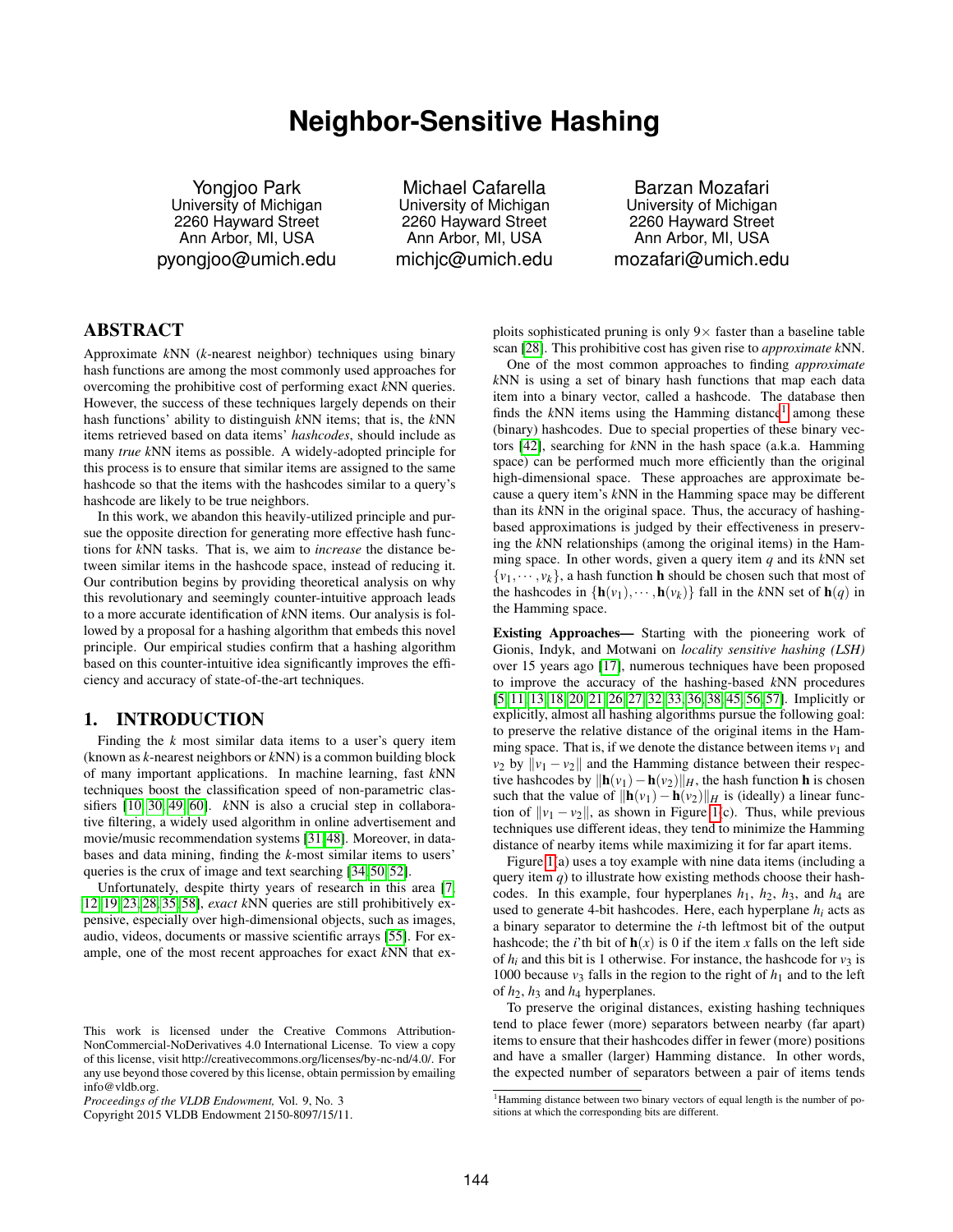to be roughly proportional to their relative distance in the original space.<sup>[2](#page-1-1)</sup> In this example,  $v_5$ 's distance from *q* is twice  $v_4$ 's distance from *q*. This ratio remains roughly the same after hashing:  $\|\mathbf{h}(v_5) - \mathbf{h}(q)\|_H = \|1100 - 0000\|_H = 2$  while  $\|\mathbf{h}(v_4) - \mathbf{h}(q)\|_H =$  $||1000-0000||$ *H* = 1. Likewise, since *v*<sub>8</sub> is the farthest item from *q*, four separators are placed between them, causing their hashcodes to differ in four positions (0000 versus 1111) and thus yielding a greater Hamming distance, namely  $\|\mathbf{h}(v_8)-\mathbf{h}(q)\|_H = 4$ .

This goal is intuitive and can capture the intra-item similarities well. However, this approach requires a large number of hash bits (i.e., separators) to accurately capture all pair-wise similarities. Since using longer hashcodes increases the response time of search operations, we need a better strategy than simply increasing the number of separators. In this paper, we make the following observation. Since the ultimate goal of the hashing phase is to simply find the *k*NN items, preserving all pair-wise similarities is unnecessary and wasteful. Rather, we propose to spend our hash bits on directly maximizing the accuracy of the *k*NN task itself, as described next.

Our Approach— In this work, we pursue the opposite goal of previous approaches. Instead of preserving the proximity of similar items in the Hamming space, we maximize their Hamming distance. In other words, instead of placing fewer separators between nearby items and more between far apart items, we do the opposite (compare Figures [1\(](#page-1-0)a) and (b)).

We argue that this seemingly counter-intuitive idea is far more effective at solving the *k*NN problem, which is the ultimate goal of hashing. The key intuition is that we should not use our limited hash bits on capturing the distances among far apart items. Instead, we use our hash bits to better distinguish nearby items, which are likely to be in each other's *k*NN sets. Given a fixed number of hash bits (i.e., separators), we can achieve this distinguishing power by placing more separators among similar items. In the previous example, to find the 3-NN (i.e.,  $k = 3$ ) items for item *q*, we must be able to accurately compare  $v_3$  and  $v_4$ 's distances to q using their respective hashcodes. In other words, we need to have  $\|\mathbf{h}(v_3)$ **h**(*q*) $||H||$  <  $||$ **h**(*v*<sub>4</sub>)−**h**(*q*) $||H$  in order to infer that  $||v_3 - q||$  <  $||v_4$  $q\|$ .

However, due to the proximity of  $v_3$  and  $v_4$ , existing methods are likely to assign them the same hashcode, as shown in Figure [1\(](#page-1-0)a). In contrast, our strategy has a higher chance of correctly differentiating  $v_3$  and  $v_4$ , due to its higher number of separators among nearby items. This is shown in Figure [1\(](#page-1-0)b),  $v_3$  and  $v_4$ 's hashcodes differ by one bit. Obviously, our idea comes at the cost of confusing far apart items. As shown in Figure [1\(](#page-1-0)b), we will not be able to differentiate *q*'s distance to any of  $v_5$ ,  $v_6$ ,  $v_7$ , or  $v_8$ . However, this is acceptable if the user is interested in  $k \leq 4$ .

This intuition can be applied to more general cases, where the query item *q* or the value of *k* may not be necessarily known in advance. If we choose a neighborhood size just large enough to include most of the *k*NN items that typical users are interested in, e.g., for  $k = 1$  to 1000, we expect an increased accuracy in correctly ordering such items, and hence returning the correct *k*NN items to the user. Since the value of *k* is typically much smaller than the total number of the items in a database, we expect significant gains over existing techniques that seek to preserve all pair-wise distances using a fixed number of hash bits.

The stark difference between our strategy and previous techniques is summarized in Figure [1\(](#page-1-0)c). The goal of existing methods is to assign hashcodes such that the Hamming distance between each pair of items is as close to a linear function of their original

<span id="page-1-1"></span>

<span id="page-1-0"></span>

Figure 1: In (a) and (b), the vertical arcs indicate the boundaries where the Hamming distance from  $q$  increases by 1. The third figure (c) shows the relationship between data items' original distance and their *expected* Hamming distance.

distance as possible. Our method changes the shape of this function, shown as a solid line; we impose a larger slope when the original distance between a pair of items is small, and allow the curve to level off beyond a certain point. This translates to a higher probability of separating the *k*NN items from others in our technique (we formally prove this in Section [3.1\)](#page-3-0).

The main challenge then is how to devise a hashing mechanism that can achieve this goal. We solve this problem by proposing a special transformation that stretches out the distance between similar items (compared to distant items). Our method, called *Neighbor-Sensitive Hashing (NSH)*, uses these transformed representations of items to achieve the goal described above.

Contributions— In this paper, we make several contributions.

- 1. We formally prove that increasing the distance between similar items in the Hamming space increases the probability of successful identification of *k*NN items (Section [3.1\)](#page-3-0).
- 2. We introduce *Neighbor-Sensitive Hashing (NSH)*, a new hashing algorithm motivated by our seemingly counterintuitive idea (Sections [3.2,](#page-3-1) [3.3,](#page-4-0) and [3.4\)](#page-5-0).
- 3. We confirm our formal results through extensive experiments, showing the superiority of *Neighbor-Sensitive Hashing* over *Locality-Sensitive Hashing* [\[5\]](#page-11-19) and other state-ofthe-art hashing algorithms for approximate *k*NN [\[16,](#page-11-34) [21,](#page-11-24) [26,](#page-11-25) [36,](#page-11-29) [38,](#page-11-30) [56\]](#page-11-32). (Section [4\)](#page-6-0).

In summary, our algorithm for NSH achieves  $250\times$  speedup over the baseline, obtaining an average recall of 57.5% for 10-NN retrieval tasks. Compared to the state-of-the-art hashing algorithms, our algorithm reduces the search time by up to 34% for a fixed recall (29% on average), and improves the recall by up to 31% for a fixed time budget. $3$ 

We overview the end-to-end workflow of hashing-based techniques in Section [2.](#page-1-3) We present our NSH strategy in Section [3.](#page-2-0) Section [4](#page-6-0) reports our empirical analysis and comparisons against existing hashing algorithms. Section [5](#page-10-0) overviews the related work, and Section [6](#page-11-35) concludes our paper with future work.

#### <span id="page-1-3"></span>2. HASHING-BASED KNN SEARCH

In this section, we provide the necessary background on hashingbased approximate *k*NN. Section [2.1](#page-2-1) explains a typical workflow in hashing-based approximate *k*NN. Section [2.2](#page-2-2) reviews a wellknown principle in designing hash functions to compare with ours.

<span id="page-1-2"></span><sup>&</sup>lt;sup>3</sup>In approximate kNN, a simple post ranking step is used to mitigate the impact of low precision while preserving the recall [\[24,](#page-11-36) [25\]](#page-11-37). See Section [4.1.](#page-6-1)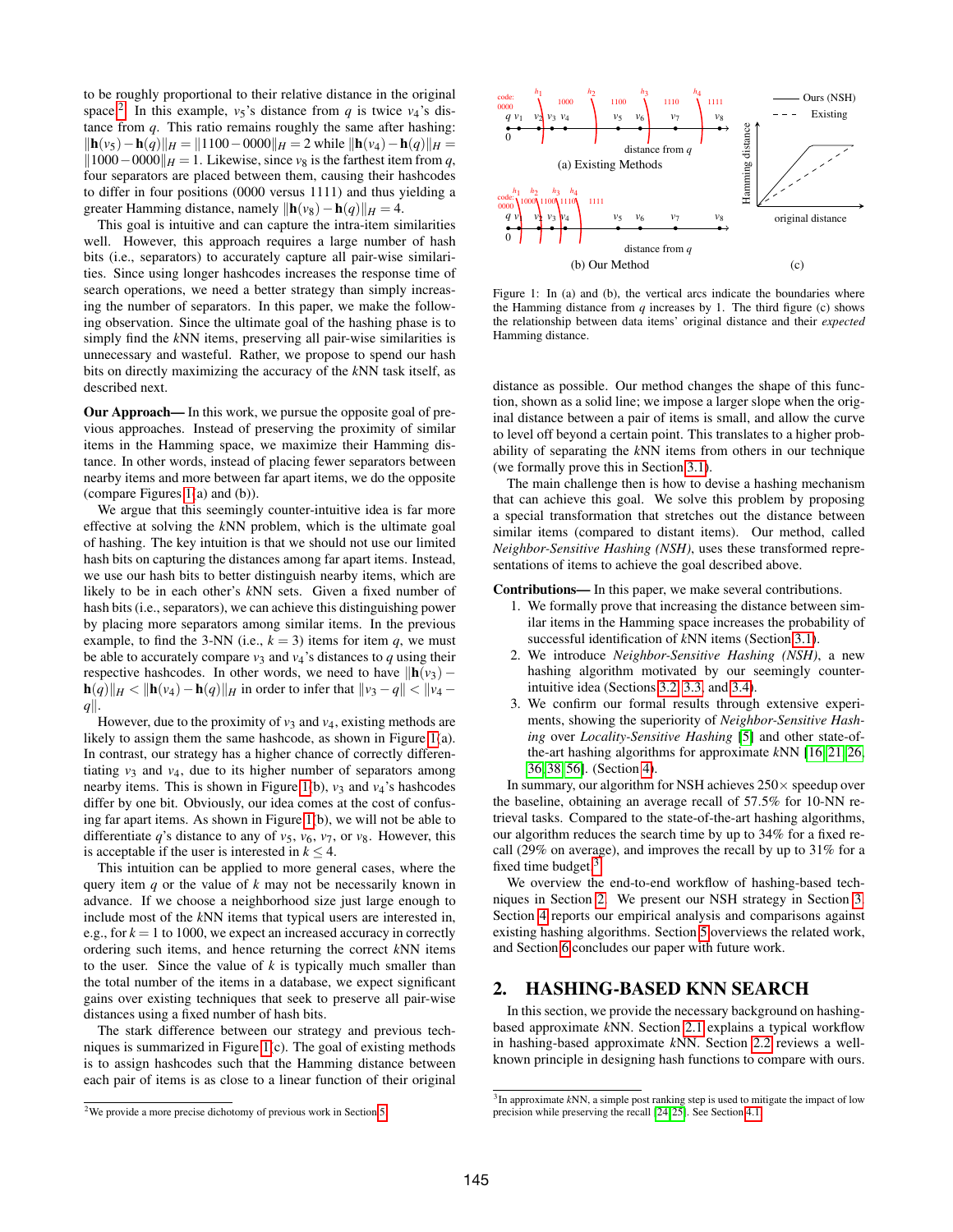<span id="page-2-3"></span>

Figure 2: The workflow in hashing-based search consists of two main components: Hash Function and Hamming Search. Re-rank is an extra step to boost the search accuracy. This paper improves the most critical component of this workflow, i.e., Hash Function.

#### <span id="page-2-1"></span>2.1 Workflow

Figure [2](#page-2-3) summarizes the prototypical workflow of a hashingbased *k*NN system. Among the three componenets, Hash Function and Hamming Search are more important. Hash Function is the component that converts the data items residing in the database at index time into binary vectors, known as *hashcodes*. The same function is used to also convert the query item provided at run time into a hashcode. The choice of Hash Function is critical for the accuracy of the *k*NN task. Ideally, the hashcodes should be generated such that the *k*NN set retrieved based on these hashcodes is always identical to the *k*NN set based on the original distances. However, no tractable method is known for achieving this goal; even a simpler problem is proven to be NP-hard [\[56\]](#page-11-32). As a result, hashingbased techniques are only *approximate*; they aim to return as many true *k*NN items as possible. In this paper, we focus on improving the accuracy of this component (or its efficiency, given a required level of accuracy).

The length of the hashcodes (*b*) is an important design parameter that must be determined at index time. In general, there is a tradeoff between the hashcode length and the search speed. The longer hashcodes tend to capture the original distances more accurately, while they slow down the other runtime component, namely the Hamming Search.

Once the hashcodes that capture the original distance information (to some extent) are generated, Hamming Search is responsible for time-efficient retrieval of the *k*NN items in the Hamming space. The simplest approach would be a linear scan during which the distance between the query's hashcode and the hashcode of every item in the database is computed. Although this simple approach improves over a linear scan over the original data vectors, there have been more efficient algorithms, such as *Multi-Index Hashing* (MIH), developed for exact Hamming Search [\[42\]](#page-11-17) in sub-linear time complexity. Note that this search speedup is only possible because the hashcodes are (small) binary vectors; the data structure cannot be used to speed up the search for general multi-dimensional data representations.

The last component of the system, Re-rank, is a post-lookup re-ranking step designed for mitigating the negative effects of the hashing step on accuracy. Instead of requesting exactly *k* data items to Hamming Search, we can request  $r \geq k$ ) data items. Next, we recompute the similarity of each retrieved item to the query item (in their original representations), then sort and choose the top-*k* among these  $r$  items. Naturally, the larger the value of  $r$  is, the more accurate the final *k*NN items are. However, using a larger *r* has two drawbacks. First, it needs more time to obtain answers from Hamming Search. Second, the re-ranking process takes more time.

# <span id="page-2-2"></span>2.2 Hash Function Design

Since the Hash Function choice in Figure [2](#page-2-3) is independent of the Hamming Search component, the primary objective in designing a good hash function has been finding a hash function that produces high average recalls for a given hashcode length. The Hash Function component is in fact composed of *b bit functions*, each responsible for generating an individual bit of the overall hashcode. Next, we define the role of these bit functions more formally.

Definition 1. (Bit Function) A function *h* that takes a data item *v* and produces  $h(v) \in \{-1, 1\}$  is called a bit function. Here, *v* can be a novel query item or any of the existing items in the database. The value of the bit function, *h*(*v*), is called a *hash bit*.

Note that in reality binary bits are stored in their  $\{0,1\}$  representations. However, using signed bits  $\{-1,1\}$  greatly simplifies our mathematical expressions. Thus, we will use signed binary bits throughout the paper.

Definition 2. (Hash Function) A hash function h is a series of *b* bit functions  $(h_1, \ldots, h_b)$ . The hash bits produced by  $h_1$  through  $h_b$  are concatenated together to form a *hashcode* of length *b*.

We consider a hashcode of *v* as a *b*-dimensional vector whose elements are either of  $\{-1,1\}$ . A natural distance measure between two hashcodes is to count the number of positions that have different hash bits, known as the Hamming distance. As mentioned in Section [1,](#page-0-1) we denote the Hamming distance between data items *vi* and  $v_i$  by  $\|\mathbf{h}(v_i) - \mathbf{h}(v_i)\|_{H}$ .

Finally, we formally state the *locality-sensitive* property [\[11,](#page-11-20)[13\]](#page-11-21), which is a widely accepted principle for designing hash functions. Let  $q$  be a query, and  $v_i$ ,  $v_j$  be two arbitrary data items. We say that a bit function *h* satisfies the locality-sensitive property, if

$$
||q - v_i|| < ||q - v_j|| \Rightarrow Pr(h(q) \neq h(v_i)) < Pr(h(q) \neq h(v_j)).
$$
 (1)

where  $Pr(\cdot)$  denotes the probability.

Datar *et al.* [\[13\]](#page-11-21) showed that assigning hash bits based on their relative locations with respect to a set of randomly-drawn hyperplanes satisfies the locality-sensitive property. That is, for a *b*-bit hashcode, *b* independent hyperplanes are drawn from a normal distribution to compose a hash function. Using an unlimited number of hash bits using this approach could perfectly capture the original distances. However, many recent algorithms have shown that this simple approach does not achieve high *k*NN accuracy when the hashcodes need to be short [\[21,](#page-11-24) [26,](#page-11-25) [27,](#page-11-26) [36,](#page-11-29) [56\]](#page-11-32).

# <span id="page-2-0"></span>3. NEIGHBOR-SENSITIVE HASHING

This section describes our main contribution, *Neighbor-Sensitive Hashing* (NSH). First, Section [3.1](#page-3-0) formally verifies our intuition introduced in Section [1:](#page-0-1) using more separators for nearby data items allows for more accurate distinction of *k*NN items. As depicted in Figure [3,](#page-3-2) NSH is the combination of a hashing algorithm and our proposed Neighbor-Sensitive Transformation (NST). Section [3.2](#page-3-1) lays out a set of abstract mathematical properties for NST, and Section [3.3](#page-4-0) presents a concrete example of NST that satisfies those properties. Lastly, Section [3.4](#page-5-0) describes our final algorithm (NSH) that uses the proposed NST as a critical component.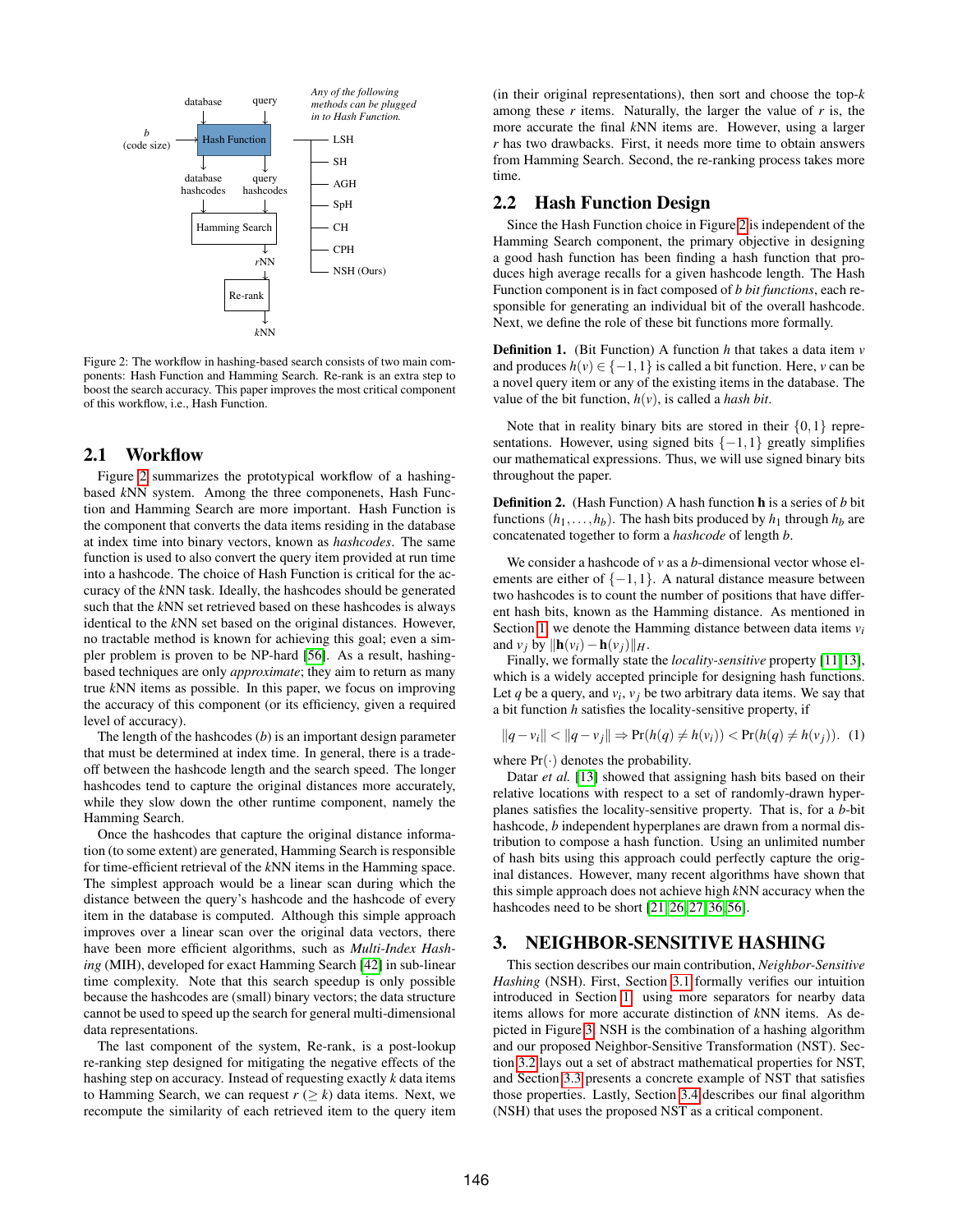<span id="page-3-2"></span>

Figure 3: The motivation behind using *Neighbor-Sensitive Transformation* (NST) before hashing: applying NST to data items makes the same hashing algorithm place more separators between nearby items  $(v_1$  and  $v_2)$ , and place fewer separators between distant items  $(v_2 \text{ and } v_3)$ .

# <span id="page-3-0"></span>3.1 Formal Verification of Our Claim

In this section, we formally verify our original claim: using more separators between data items leads to a more successful ordering of data items based on their hashcodes. First, let us formalize the intuitive notions of "having more separators" and "correct ordering based on hashcodes":

- Let  $q$  be a query point,  $v_1$ ,  $v_2$  be two data items where  $||q - v_1|| < ||q - v_2||$ , and **h** be a hash function that assigns hashcodes to these items. Then, having more separators between  $v_1$  and  $v_2$  means a larger gap in terms of their Hamming distance, namely  $\|\mathbf{h}(q) - \mathbf{h}(v_2)\|_H - \|\mathbf{h}(q) - \mathbf{h}(v_1)\|_H$ will be larger.
- For  $v_1$  and  $v_2$  to be correctly ordered in terms of their distance to  $q$ ,  $v_1$ 's hashcode must be closer to  $q$ 's hashcode compared to *v*<sub>2</sub>'s hashcode. In other words,  $\|\mathbf{h}(q)-\mathbf{h}(v_2)\|_H - \|\mathbf{h}(q)-\mathbf{v}_2\|_F$  $\mathbf{h}(v_1)\|_H$  must be a positive value.

In the rest of this paper, without loss of generality, we assume that the coordinates of all data items are normalized appropriately, so that the largest distance between pairs of items is one. Next, we define the class of hash functions we will use.

Definition 3. (LSH-like Hashing) We call a bit function *h LSHlike*, if the probability of two items  $v_i$  and  $v_j$  being assigned to different hash bits is linearly proportional to their distance, namely  $Pr(h(v_i) \neq h(v_j)) = c \cdot ||v_i - v_j||$  for some constant *c*. We call a hash function h LSH-like if all its bit functions are LSH-like.

Note that not all existing hashing functions are LSH-like. However, there are several popular hashing algorithms that belong to this class, such as LSH for Euclidean distance [\[13\]](#page-11-21). With these notions, we can now formally state our claim.

**Theorem 1.** Let *q* be a query, and  $v_1$  and  $v_2$  two data items. Also, let h be an LSH-like hash function consisting of *b independent* bit functions  $h_1, \ldots, h_b$ . Then, the following relationship holds for all *v*<sub>1</sub> and *v*<sub>2</sub> satisfying 0.146 <  $||q - v_1||$  <  $||q - v_2||$ : A larger value of  $E\|\mathbf{h}(q) - \mathbf{h}(v_2)\|_H - E\|\mathbf{h}(q) - \mathbf{h}(v_1)\|_H$  implies a larger value of Pr( $\|\mathbf{h}(q) - \mathbf{h}(v_1)\|_H < \|\mathbf{h}(q) - \mathbf{h}(v_2)\|_H$ ), i.e., the probability of successful ordering of  $v_1$  and  $v_2$  based on their hashcodes.

The proof is quite involved, as it uses an integration for computing the probability of successful ordering. Due to space constraints, we refer the reader to our technical report for the complete proof [\[44\]](#page-11-38). This theorem implies that having more separators between two data items helps with their successful ordering using their hashcodes. Since the total number of separators is a fixed budget *b*, we need to borrow some of the separators that would otherwise be used for distinguishing distant (or non-*k*NN) items.

<span id="page-3-4"></span>

Figure 4: Visual demonstration of NST properties.

The following sections describe how this theorem can be used for designing such a hash function.

#### <span id="page-3-1"></span>3.2 Neighbor-Sensitive Transformation

As shown in Figure [3,](#page-3-2) the main idea of our approach is that combining our *Neighbor-Sensitive Transformation* (NST) with an LSH-like hash function produces a new hash function that is highly effective in distinguishing nearby items. In this section, we first define NST, and then formally state our claim as a theorem.

<span id="page-3-5"></span>Definition 4. (Neighbor-Sensitive Transformation (NST)) Let *q* be a query. A coordinate-transforming function *f* is a *q*-neighborsensitive transformation for a given distance range  $(\eta_{min}, \eta_{max})$ , or simply a  $q$ -( $\eta_{min}, \eta_{max}$ )-sensitive transformation, if it satisfies the following three properties:

- 1. Continuity: *f* must be continuous.[4](#page-3-3)
- 2. Monotonicity: For all constants  $t_i$  and  $t_j$  where  $t_i \leq t_j$ ,  $f$  must satisfy  $E(||f(q) - f(v_i)||) < E(||f(q) - f(v_i)||)$ , where the expectations are computed over data items  $v_i$  and  $v_j$  chosen uniformly at random among items whose distances to *q* are  $t_i$  and  $t_j$ , respectively.
- 3. Larger Gap: For all constants  $t_i$  and  $t_j$  where  $\eta_{min} \le t_i \le t_j \le$  $\eta_{max}$ , *f* must satisfy  $E(||f(q) - f(v_i)|| - ||f(q) - f(v_i)||)$  $t_j - t_i$ , where the expectation is computed over data items  $v_i$  and  $v_j$  chosen uniformly at random among items whose distances to  $q$  are  $t_i$  and  $t_j$ , respectively.

The coordinates are re-normalized after the transformation, so that the maximum distance between data items is 1.

To visually explain the properties described above, three example functions are provided in Figure [4.](#page-3-4) Among these three functions, Figure [4\(](#page-3-4)c) is the only function that satisfies all three properties — the function in Figure [4\(](#page-3-4)a) is neither continuous nor satisfies the Larger Gap property, and the function in Figure [4\(](#page-3-4)b) is continuous and monotonic but does not satisfy the Larger Gap property.

The third property of NST (Larger Gap) plays a crucial role in our hashing algorithm. Recall that our approach involves an LSHlike hashing whereby two data items are distinguished in the Hamming space with a probability proportional to their distance. This implies that if we alter the data items to stretch out their pairwise distances, their pairwise Hamming distances are also likely to increase. Thus, such data items become more distinguishable in Hamming space after the transformation.

Thus far, we have defined NST using its three abstract properties. Before presenting a concrete example of a NST, we need to formally state our claim.

<span id="page-3-3"></span><sup>4</sup>This condition is to prevent a pair of similar items in the original space from being mapped to radically different points in the transformed space.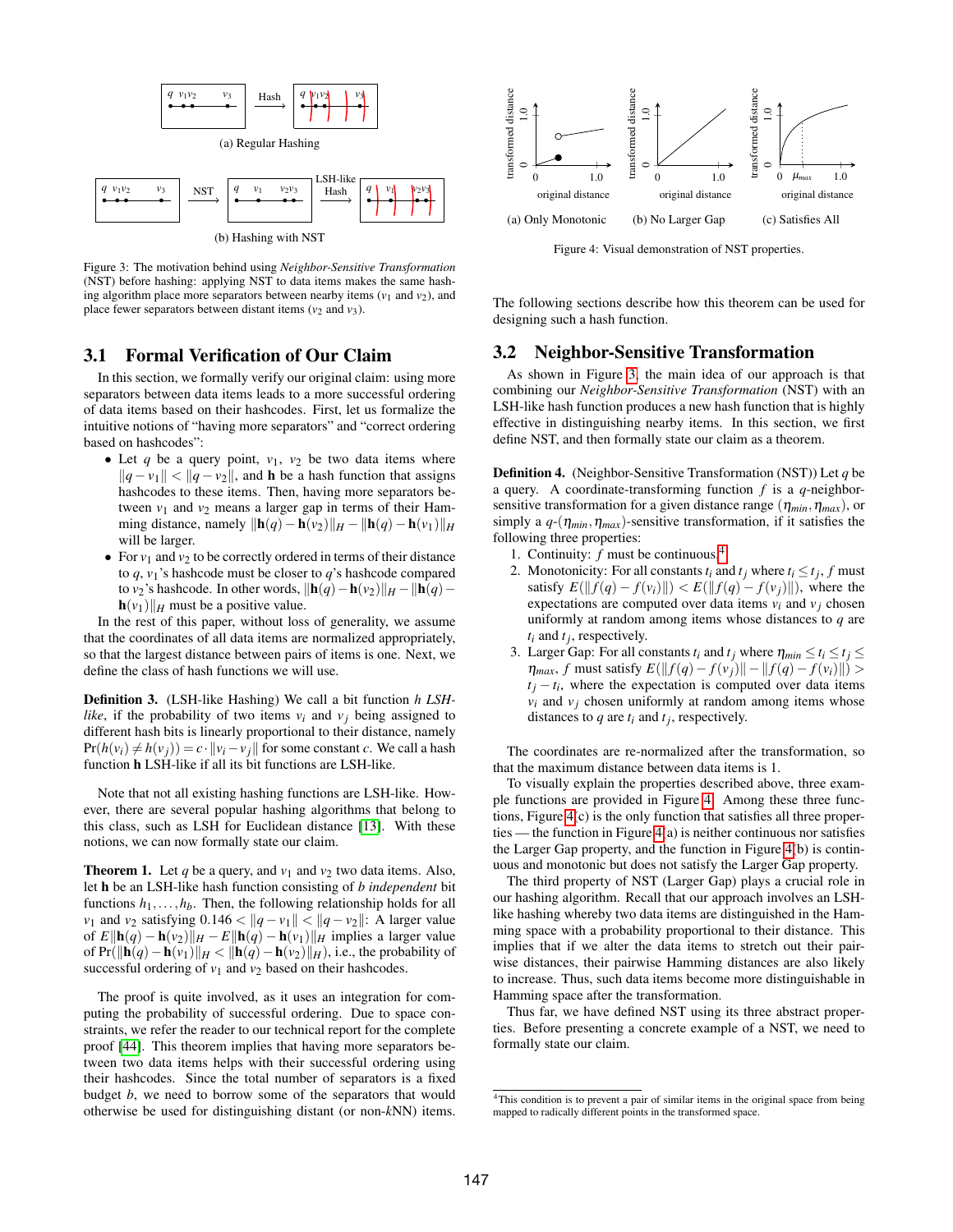Theorem 2. Let h be an LSH-like hash function and *f* be a *q*-  $(\eta_{min}, \eta_{max})$ -sensitive transformation. Then, for all constants  $t_i$  and *t*<sub>*j*</sub>, where  $\eta_{min} \le t_i \le t_j \le \eta_{max}$ , we have the following:

$$
E(||\mathbf{h}(f(q)) - \mathbf{h}(f(v_j))||_H - ||\mathbf{h}(f(q)) - \mathbf{h}(f(v_i))||_H)
$$
  
> E(||\mathbf{h}(q) - \mathbf{h}(v\_j)||\_H - ||\mathbf{h}(q) - \mathbf{h}(v\_i)||\_H) (2)

where the expectations are computed over data items  $v_i$  and  $v_j$  chosen uniformly at random among data items whose distances to *q* are *ti* and *tj* , respectively.

The proof of this theorem can be found in our technical report [\[44\]](#page-11-38). Now that we have established that NST can help with constructing more effective hashcodes, our next task is to find a concrete transformation function that satisfies NST's three properties.

# <span id="page-4-0"></span>3.3 Our Proposed NST

In this section, we first propose a coordinate transformation function for a known query *q*, and describe its connection to NST (Definition [4\)](#page-3-5). Then, we extend our transformation to handle unknown queries as well. The proposed NST is also a crucial component of our hashing algorithm, which will be presented in the following section.

<span id="page-4-3"></span>Definition 5. (Pivoted Transformation) Given a data item *p*, a pivoted transformation  $f_p$  transforms an arbitrary data item  $v$  as follows:

$$
f_p(v) = \exp\left(-\frac{\|p - v\|^2}{\eta^2}\right) \tag{3}
$$

where  $\eta$  is a positive constant. We call  $p$  the pivot.

For a pivoted transformation  $f_p(v)$  to be a *q*-neighbor-sensitive transformation, we need the distance between *p* and *q* to be small enough. The proximity of *p* and *q* is determined by the ratio of their distance to the value of  $\eta$ . For example, our lemma below shows that  $||p-q|| < \eta/2$  is a reasonable choice.

To gain a better understanding of the connection between a pivoted transformation and NST, suppose that the pivot *p* is at the same point as the query  $q$ , and that  $v_1$  and  $v_2$  are two data items satisfying  $||q - v_2|| \ge ||q - v_1||$ . We consider two cases: the first is that  $v_1$  and  $v_2$  are close to  $q$  so that their distances are less than  $\eta$ , and the second case is that  $v_1$  and  $v_2$  are distant from *q* so that their distances are much larger than  $\eta$ . In the first case, the distance between  $v_1$  and  $v_2$  after the transformation is  $\exp(-\|q - v_1\|^2/\eta^2) - \exp(-\|q - v_2\|^2/\eta^2)$ , which tends to be relatively large because the exponential function  $exp(-x^2)$  decrease fast around 1. In the second case, when the data items are far from the query, the value of the exponential function becomes almost zeros, and so does the distance between those data items after the transformation. In other words, the transformation has an effect of stretching out the space near the query while shrinking the space distant from the query.

Next, we establish a connection between a pivoted transformation and NST. First, it is straightforward that a pivoted transformation satisfies *continuity*, since it only uses continuous functions. The second property of NST, monotonicity, is shown by the following lemma.

**Lemma 1.** A pivoted transformation  $f_p$  satisfies the second property of NST, i.e., monotonicity.

This lemma can be proven using the law of cosines as we present in our technical report [\[44\]](#page-11-38). The next lemma is regarding the third property of NST, namely a Larger Gap.

<span id="page-4-2"></span>**Lemma 2.** A pivoted transformation  $f_p$  with  $||p - q|| < \eta/2$  and  $\eta$  < 0.2 satisfies the third property of NST, i.e., Larger Gap, for  $(\eta_{min}, \eta_{max}) = (0.13\eta, 1.6\eta)$ . That is,  $f_p$  is a  $q-(0.13\eta, 1.6\eta)$ -sensitive transformation.<sup>[5](#page-4-1)</sup>

A  $q-(0.13\eta,1.6\eta)$ -sensitive transformation implies that our intended effect may not be achieved for those data items whose distances to *q* are smaller than  $0.13\eta$ . Fortunately, a simple case study shows that the number of such data items is negligibly small: consider 100 million data points that are uniformly distributed in a 10 dimensional space; then, the number of data items that fall within the distance  $0.13 \eta$  (or 0.026) from *q* will be  $100 \cdot 10^6 \cdot 0.026^{10}$  = 1.4×10−<sup>8</sup> . Considering that users are typically interested in a relatively small number of results from their search engines, say the top 1–1000 items, we see that this condition can cover most of the practical cases.

Handing Novel Queries— Thus far, we have described our NST for a known query *q*. However, we also need to handle queries that are not known *a priori*. Note that, from Lemma [2,](#page-4-2) we know that NST properties hold for all queries that are within a  $\eta/2$  distance from a pivot. Handling queries that are extremely far apart from *all* data items in the database will therefore be difficult. However, assuming that novel queries will be relatively close to at least one of the data items, we can handle such queries by selecting multiple pivots that can collectively cover the existing data items. Based on this observation, we propose the following transformation to handle novel queries.

<span id="page-4-4"></span>**Definition 6.** (Multi-Pivoted Transformation) Let  $f_p$  be a pivoted coordinate transformation in Definition [5](#page-4-3) using a pivot *p*. Our extended version to handle novel queries is as follows. Choose *m* pivots  $\{p_1, \ldots, p_m\}$ , and compute the below to obtain a multidimensional representation of a data item *v*:

$$
f(v) = (f_{p_1}(v), \dots, f_{p_m}(v))
$$
 (4)

To understand how a multi-pivoted transformation works for novel queries, assume for the moment that there is at least one pivot  $p_i$  that is close enough to a novel query  $q$ . Then, this pivot works in the same way as in a single pivoted transformation: it stretches out the distances between this novel query and other data items around it. As a result, when combined with an LSH-like hash function, more separators are used to distinguish *q* and its nearby items. On the other hand, from the perspective of other (farapart) pivots, the distances between the *q* and its nearby items tend to be very small after the transformation, due to the exponential function used in the pivoted transformation. Consequently, those far-apart pivots are effectively ignored by a multi-pivoted transformation when computing the distance of *q* and its neighbors. This effect of the multi-pivoted transformation is examined empirically in Section [4.2.](#page-7-0) However, one question remains: how can we ensure that there will be at least one nearby pivot for every novel query?

**Parameter**  $\eta$ — To ensure that there is at least one pivot close enough to each novel query, we use the assumption that each novel query is close to at least one data item in the database. Then, it will suffice to select pivots in such a way that every data item in the database is close to at least one pivot. Specifically, assume that *m* pivots are chosen by one of the algorithms presented in the next section (Section [3.4\)](#page-5-0), and let  $\gamma$  denote the average distance between a pivot and its closest neighbor pivot. Then, to ensure that any data item is within a  $\eta/2$  distance from its closest pivot, we should set

<span id="page-4-1"></span><sup>&</sup>lt;sup>5</sup>When working with *non-normalized distances*,  $\eta$  should be smaller than 0.2 ·  $t_{max}$ , where *tmax* is the maximum distance between data items.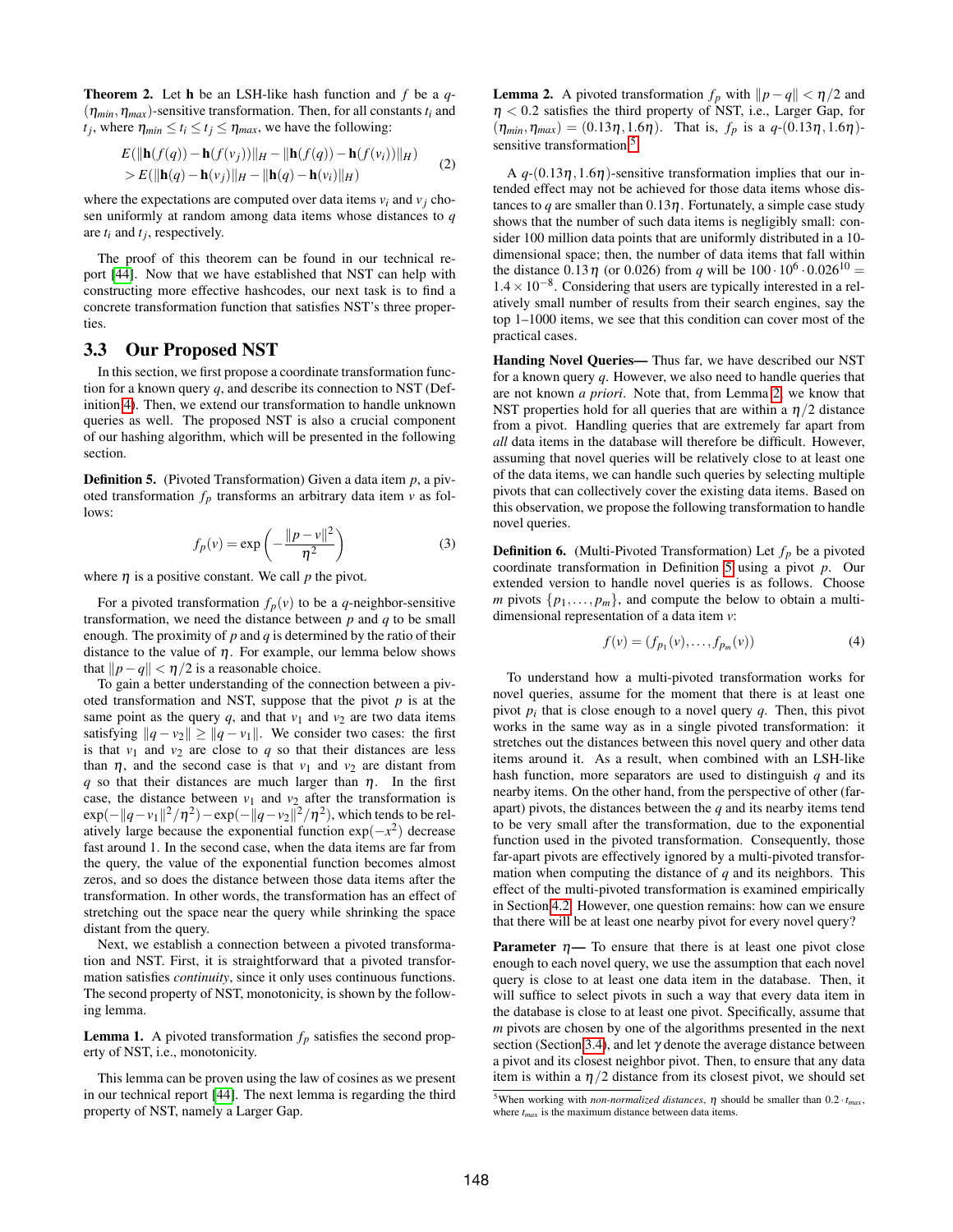$η$  to a value larger than γ. This is because the maximum distance between data items and their respective closest pivots will be larger than  $\gamma/2$ . Our numerical study in Section [4.2](#page-7-0) shows that, with our choice of  $\eta = 1.9\gamma$ , most of the novel queries fall within a  $\eta/2$ distance from their closest pivot. We also show, in Section [4.6,](#page-9-0) that the search accuracy does not change much when  $\eta$  is larger than  $\gamma$ .

For a multi-pivoted transformation, we also need to determine (1) the number of pivots (*m*) and (2) a strategy for selecting *m* pivots. We discuss these two issues in Section [3.4](#page-5-0) after presenting the technical details of our algorithm.

# <span id="page-5-0"></span>3.4 Our NSH Algorithm

This section describes our algorithm, *Neighbor-Sensitive Hashing* (NSH). Besides NST, another ingredient for our hashing algorithm is enforcing the *even distribution* of data items in Hamming space, which is a widely-adopted heuristic. Let  $h_i^*$  represent a column vector  $(h_i(v_1),...,h_i(v_N))^T$  where  $v_1,...,v_N$  are the data items in a database. In other words,  $h_i^*$  is a column vector of length *N* that consists of all *i*-th bits collected from the generated hashcodes. Then, the technical description of the even distribution of the data points in the Hamming space is as follows:

$$
(h_i^*)^T \mathbb{1} = 0 \quad \forall i = 1, \dots, b \tag{5}
$$

$$
(h_i^*)^T h_j^* = 0 \quad \forall i, j = 1, ..., b \text{ and } i \neq j
$$
 (6)

The first expression induces that the hash bits are *turned on* with 50% chance. The second expression induces that two hash bits in different positions are uncorrelated so that they have different hash bits in different positions. The second condition also means that the conditional probability that a data item receives 1 for *i*-th hash bit is independent of the probability that the data item receives 1 for *j*-th hash bit if  $i \neq j$ .

The primary objective NSH is to generate a hash function using NST, while best ensuring the above requirement for the data items that reside in the database. First, if we consider a data item  $v$  as a *d*-dimensional column vector, the hash bits are determined by NSH in the following way:  $h_i = sign(w_i^T f(v) + c_i)$ , where *f* is a multipivoted transformation with *m* pivots, *wi* is a *m*-dimensional vector, and  $c_i$  is a scalar value. Our main goal in this section is to find the appropriate values for  $w_i$  and  $c_i$  that can satisfy Equations [5](#page-5-1) and [6.](#page-5-2) To find these values, NSH performs the following procedure:

- 1. Choose *m* pivots.
- 2. Convert all data items using a multi-pivoted transformation in Definition [6,](#page-4-4) and obtain *N* number of *m*-dimensional transformed items.
- 3. Generate a vector  $w_1$  and a bias term  $c_1$  using an  $(m+1)$ dimensional Gaussian distribution.
- 4. Adjust the vector  $w_1$  and the bias term  $c_1$  so that the resulting hash bits satisfy Equation [5.](#page-5-1)
- 5. For each  $i = 2$  to *b* (hashcode length),
	- (a) Generate a vector  $w_i$  and a bias term  $c_i$  from an  $(m+1)$ dimensional Gaussian distribution.
	- (b) Adjust  $w_i$  and the bias term  $c_i$  so that the resulting hash bits  $h_i^*$  satisfy Equations [5](#page-5-1) and [6](#page-5-2) with respect to the already generated hash bits  $h_j^*$  for  $j = 1, ..., i - 1$ .
- 6. Collect  $w_i$  and  $c_i$  for  $i = 1, \ldots, b$ , which compose our hash function of length *b*.

A natural question is how to adjust the random vectors  $w_i$  and compute the bias terms so that the hash bits follow Equations [5](#page-5-1) and [6.](#page-5-2) For this purpose, we maintain another series of  $(m + 1)$ dimensional vectors  $z_j$  where  $j = 1, \ldots, b$ . When we generate  $w_i$ , the set of vectors  $z_j$  for  $j = 1,...i$  work as a basis to which  $w_i$ 

#### Algorithm 1: Neighbor Sensitive Hashing

|                | <b>input</b> : $V = \{v_1, \ldots, v_N\}$ , N data items                                                   |  |  |  |  |
|----------------|------------------------------------------------------------------------------------------------------------|--|--|--|--|
|                | $b$ , code length                                                                                          |  |  |  |  |
|                | $\eta$ , a parameter for coodinate transformation                                                          |  |  |  |  |
|                | <b>output</b> : W, a $(m+1)$ -by-b coefficient matrix                                                      |  |  |  |  |
|                | $1 \, P \leftarrow m$ pivots                                                                               |  |  |  |  |
|                | 2 $F \leftarrow$ transform(V, P, $\eta$ )<br>// Definition 6                                               |  |  |  |  |
|                | $3 W \leftarrow  $<br>4 $Z \leftarrow F^T \mathbb{1}/\text{norm}(F^T \mathbb{1})$                          |  |  |  |  |
|                | 5 for $k = 1$ to b do                                                                                      |  |  |  |  |
|                |                                                                                                            |  |  |  |  |
| 6              | $w \leftarrow$ random $(m+1)$ -by-1 vector                                                                 |  |  |  |  |
| $\overline{7}$ | $\begin{aligned}\n &\begin{matrix}\n & \cdots \\ & & w \leftarrow w - ZZ^T w\n\end{matrix}\n\end{aligned}$ |  |  |  |  |
|                | $\mathbf{s}$ $z \leftarrow F^T$ sign( <i>Fw</i> )                                                          |  |  |  |  |
|                | 9 $z \leftarrow z - ZZ^T z$                                                                                |  |  |  |  |
| 10             | $Z \leftarrow [Z, z/norm(z)]$<br>// append as a new column                                                 |  |  |  |  |
|                | 11 end                                                                                                     |  |  |  |  |
|                | 12 return W                                                                                                |  |  |  |  |

<span id="page-5-4"></span><span id="page-5-2"></span><span id="page-5-1"></span>must be orthogonal.<sup>[6](#page-5-3)</sup> From now on, we think  $w_i$  for  $i = 1, \ldots, b$ is  $(m+1)$ -dimensional vectors including the bias term in its last element. Let *F* denote a *N*-by- $(m + 1)$  *design matrix*, for which the rows are the transformed data items  $(f(v_1),..., f(v_N))$  and the number of the columns is the number of the pivots plus one (the last column is one-padded to be multiplied with the bias component of  $w_i$ ). Then the collection of *i*-th hash bits can be expressed compactly as follows:  $h_i^* = sign(Fw_i)$ .

When we compute the coefficient  $w_1$  for the first bit function,  $h_1^*$ must be orthogonal to **1** according to Equation [5.](#page-5-1) As a result, when generating  $w_1$  for the first hash bits, we aim to satisfy the following expression:  $\text{sign}(Fw_1)^T \mathbb{1} = 0$ . We relax this expression for efficient computation as follows:  $w_1^T F^T \mathbb{1} = 0$ . From this expression, we can easily see that  $z_1$  can be set to  $F^T \mathbb{1}/\text{norm}(F^T \mathbb{1})$ , then  $w_1$  is obtained by first generating a random vector *l* and subtracting the inner product of *l* and *z*<sup>1</sup> from *l*

When we compute the coefficient vector  $w_2$  for the second bit function, it should satisfy the following two conditions according to Equations [5](#page-5-1) and [6:](#page-5-2)

$$
sign(Fw_2)^T \mathbb{1} = 0
$$
,  $sign(Fw_2)^T h_1^* = 0$ .

For computational efficiency, these conditions are relaxed as:

$$
w_2^T F^T \mathbb{1} = 0, \qquad w_2^T F^T h_1^* = 0.
$$

We can simply ignore the first requirement among the two because *z*<sup>1</sup> already holds the necessary information. For the second requirement, we set  $z_2$  to  $F^T h_1^* - (F^T h_1^*)^T z_1$  and normalize it, which is the component of  $F^T h_1^*$  that is orthogonal to  $z_1$ . With those two vectors of  $z_1$  and  $z_2$ , the process of finding  $w_2$  is as straightforward as before: generate a random vector, project the vector onto the subspace spanned by  $z_1$  and  $z_2$ , and subtract the projected component from the random vector. Computing other coefficients *wi* for  $i = 3, \ldots, b$  can be performed in the same way. Our algorithm is presented in more detail in Algorithm [1.](#page-5-4)

The resulting time complexity of the process is  $O(Nmd+b(mb+$ *Nm*)), which is linear with respect to the database size. We have empirical runtime analysis in Section [4.5.](#page-9-1)

Number of Pivots (*m*) and Pivot Selection Strategy— Using a large number of pivots helps keep the ratio of  $\eta$  to the maximum distance small, which is one of the conditions for Lemma [2.](#page-4-2) However, in practice, we observed that increasing the number of pivots

<span id="page-5-3"></span><sup>&</sup>lt;sup>6</sup>More concretely,  $w_1$  must be orthogonal to  $z_1$ , and  $w_2$  must be orthogonal both to  $z_1$ and  $z_2$ , and so on.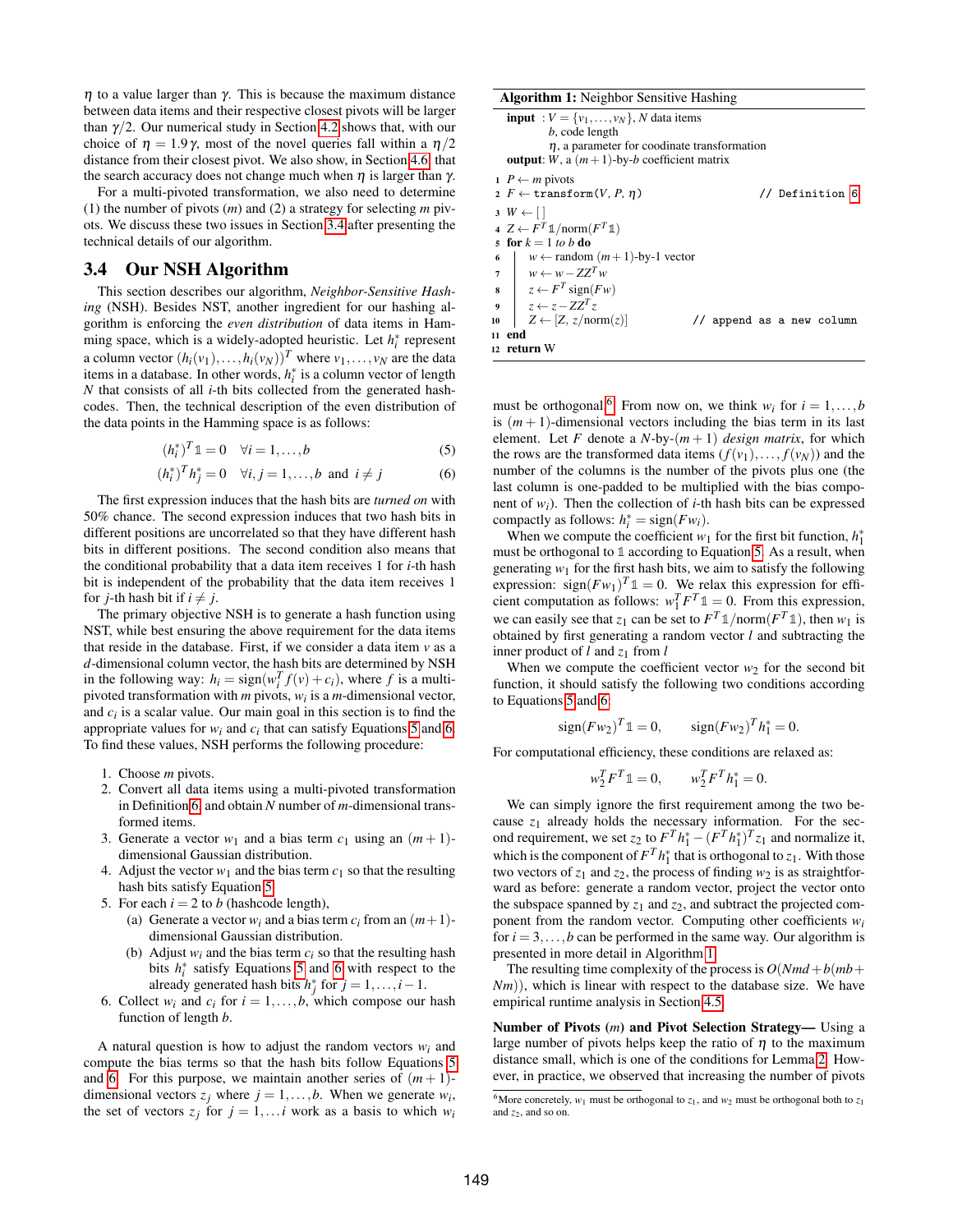beyond *b* (where *b* is the length of hashcodes) only marginally improved the search accuracy. This is shown in Figure [9\(](#page-10-1)b). On the other hand, the technical conditions in Equations [5](#page-5-1) and [6](#page-5-2) and the time complexity analysis above imply important criteria for determining the number of pivots (*m*):

- 1. *m* must be equal to or larger than the hashcode length (*b*).
- 2. The smaller the *m*, the faster the hashing computation.

For these reasons, we recommend  $m = c \cdot b$ , where *c* is a small positive integer, e.g., 1,...,10. To obtain a value of *m* that is well tailored to a given dataset, one can additionally employ a standard *cross validation* procedure that is widely used in machine learning literature. For this, we should first partition our original dataset into two, which are called training set and holdout set, respectively. Next, we generate a *b*-bit hash function with *m* pivots based on the training set, and test the performance of the generated hash function by using the holdout set as our queries. This procedure is repeated with different values of *m*, and the value yielding the highest search accuracy on the holdout set is chosen for the actual hashcode generation process.

Once the number of pivots is determined, we need to generate these pivots. We consider three different strategies for this:

- 1. Uniform strategy: Given the min and max coordinate of existing data items along each dimension, determine the respective coordinates of the pivots by picking *m* values from that interval uniformly at random.
- 2. Random strategy: Pick *m* data items from the database at random, and use them as pivots.
- 3. *k*-means strategy: Run the *k*-means++ algorithm on the existing items, and use the resulting centroids as pivots.

In Section [4.6,](#page-9-0) we study how these pivot selection strategies produce different search accuracies for different query workloads.

Impact of the Data Distribution— Unlike traditional hashing algorithms such as LSH [\[5](#page-11-19)[,11](#page-11-20)[,13,](#page-11-21)[17\]](#page-11-18), different data distributions lead to different hash functions in our approach. This effect is due to the pivot selection process; once the *m* pivots are chosen, the remaining steps of our algorithm are agnostic to the data distribution.

The random and *k*-means strategies tend to choose more pivots in the dense areas. Thus, the locations of the selected pivots are balanced for a balanced dataset, and are skewed for a skewed dataset. In contrast, the uniform strategy is not affected by the skewness of the data distribution, Rather, it is only affected by the range of the data items (i.e., the boundary items).

Our search results are more accurate when there are data items around queries. This is because our algorithm is more effective when there is a pivot close to each query, and we select pivots from areas where data items exist. Thus, when the random or *k*-means strategy is used, our algorithm is more effective when queries are mostly from the dense areas. When the uniform strategy is used, our algorithm is effective when queries are generated *uniformly* at random within the data items' boundary.

On the other hand, since our algorithm is based on a *q*-  $(\eta_{min}, \eta_{max})$ -sensitive transformation, we may not be successful at retrieving all *k* items when there are fewer than *k* items within a  $\eta_{max}$  distance of the query. We empirically study this observation in Section [4.6.](#page-9-0)

Finally, note that even for uniformly distributed items, our proposed approach outperforms traditional counterparts for *k*NN tasks. This is because the core benefit of our approach lies in its greater distinguishability for nearby data items, which is still valid for uniform distributions. Our empirical studies in Section [4.3](#page-8-0) confirm that our technique outperforms not only LSH but also other stateof-the-art learning-based approaches even for uniform datasets.

<span id="page-6-6"></span>

| <b>Dataset</b>        | # Items    | Dim | Note                                |
|-----------------------|------------|-----|-------------------------------------|
| MNIST <sub>[54]</sub> | 69,000     |     | <b>Bitmap</b> datasets              |
| 80M Tiny [54]         | 79,301,017 | 384 | GIST image descriptors              |
| SIFT [25]             | 50,000,000 | 128 | SIFT image descriptors              |
| LargeUniform          | 1.000.000  | 10  | Standard uniform dist. <sup>8</sup> |
| SmallUniform          | 10,000     | 10  | Standard uniform dist.              |
| Gaussian              | 10,000     | 10  | Standard normal dist. <sup>9</sup>  |
| LogNormal             | 10,000     | 10  | A log-normal dist. <sup>10</sup>    |
| Island                | 10.000     | 10  | SmallUniform + two clus-            |
|                       |            |     | ters. See Section 4.6.              |

Table 1: Dataset Summary. Three real and five synthetic datasets in order. For each dataset, 1,000 data items were held out as queries.

# <span id="page-6-0"></span>4. EXPERIMENTS

The empirical studies in this section have two following goals: first, we aim to verify our claim (more hash bits for neighbor items) with numerical analysis, and second, we aim to show the superiority of our algorithm compared to various existing techniques. The results of this section include the following:

- 1. *Neighbor-Sensitive Transformation* enlarges the distances between close by data items, and the same goal is achieved for the hashcodes generated by *Neighbor-Sensitive Hashing* in terms of their Hamming distance.
- 2. Our hashing algorithm was robust for all settings we tested and showed superior performance in *k*NN tasks. Specifically, our method achieved the following improvements:
	- (a) Up to 15.6% recall improvement<sup>[7](#page-6-5)</sup> for the same hashcode length,
	- (b) Up to 22.5% time reduction for the same target recall.

We start to describe our experimental results after stating our evaluation settings.

# <span id="page-6-1"></span>4.1 Setup

Datasets and Existing Methods— For numerical studies and comparative evaluations, we use three real image datasets and five synthetic datasets. A *database* means a collection of data items from which the *k* most similar items must be identified, and a *query set* means a set of query items we use to test the search performance. As in the general search setting, the query set does not belong to the *database* and is not known in advance; thus, offline computation of *k*NN is impossible. Table [1](#page-6-6) summarizes our datasets.

For a comprehensive evaluation, we compared against three well-known approaches and five recent proposals: *Locality Sensitive Hashing* (LSH) [\[13\]](#page-11-21), *Spectral Hashing* (SH) [\[56\]](#page-11-32), *Anchor Graph Hashing* (AGH) [\[38\]](#page-11-30), *Spherical Hashing* (SpH) [\[21\]](#page-11-24), *Compressed Hashing* (CH) [\[36\]](#page-11-29), *Complementary Projection Hashing* (CPH) [\[26\]](#page-11-25), *Data Sensitive Hashing* (DSH) [\[16\]](#page-11-34), and *Kernelized Supervised Hashing* (KSH) [\[37\]](#page-11-40). Section [5](#page-10-0) describes the motivation behind each approach. Except for CH and LSH, we used the source code provided by the authors. We did our best to follow the parameter settings described in their papers. We exclude a few other works that assume different settings for *k*NN item definitions [\[22\]](#page-11-41). For our algorithm, we set the number of pivots (*m*) to 4*b* and used *k*-means++ [\[6\]](#page-11-42) to generate the pivots unless otherwise

<span id="page-6-5"></span> $7$ Recall improvement is computed as (NSH's recall - competing method's recall).

<span id="page-6-2"></span><sup>&</sup>lt;sup>8</sup>For each dimension, the standard uniform distribution draws a value between 0 and

<span id="page-6-3"></span><sup>1,</sup> uniformly at random. <sup>9</sup>For each dimension, a value is drawn from a Gaussian distribution with a mean value of 0 and a standard deviation of 1.

<span id="page-6-4"></span><sup>&</sup>lt;sup>10</sup>Log-normal is a popular heavy-tailed distribution. In our experiments, we used  $(\mu,\sigma) = (1,0).$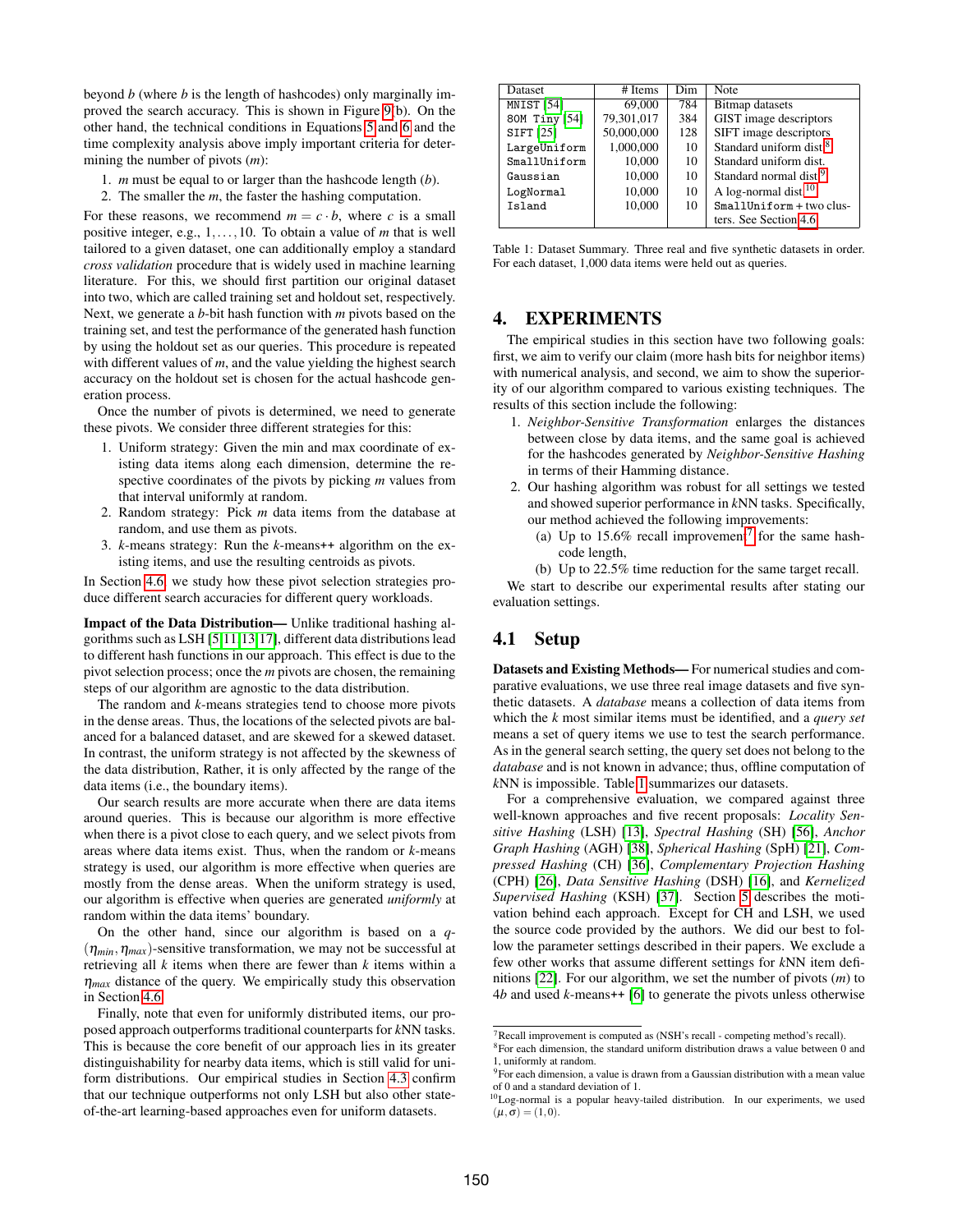<span id="page-7-2"></span>

Figure 5: The histogram of distances between queries *q* and their respective closest pivots *p* divided by η (the parameter from Definition [5\)](#page-4-3). These histograms are computed for a balanced and a skewed dataset under three query distributions: queries drawn from the dense area of the dataset, from its sparse area, and from the same distribution as the dataset itself. These figures show that, in most cases, the distances between novel queries and their respective closest pivot satisfy the condition of Lemma [2](#page-4-2) for NSH to work effectively, namely  $||q - p|| < \eta/2$ .

mentioned. The value of  $\eta$  was set to 1.9 times of the average distance from a pivot to its closest pivot. (Section [4.6](#page-9-0) provides an empirical analysis of different pivot selection strategies and different values of  $m$  and  $\eta$  parameters.) All our time measurements were performed on a machine with AMD Opteron processor (2.8GHz) and 512GB of memory. All hashing algorithms used 10 processors in parallel.

Quality Metric— Recall that Hamming Search is the component responsible for searching in the Hamming space. Once the Hamming Search component returns *r* candidate items, finding the *k* most similar items to a query is a straightforward process. Note that if there exists a data item that belongs to the *true k*NN among those *r* items returned, the data item is always included in the answer set returned by Re-rank. Therefore, a natural way to evaluate the quality of the entire system is to measure the fraction of the data items that belong to the true *k*NN among the *r* data items returned by Hamming Search. In other words, we compute the following quantity:

$$
recall(k) @ r = \frac{(\text{# of true } kNN \text{ in the retrieved})}{k} \times 100. \quad (7)
$$

This is one of the most common metrics for evaluating approximate *k*NN systems [\[24,](#page-11-36) [25,](#page-11-37) [46\]](#page-11-43). When choosing the *r* data items with the smallest Hamming distance from a query, it is possible for multiple items to have the same distance at the decision boundary. In such case, a subset of them are chosen randomly. This implies that the recall score of a trivial approach i.e., mapping all the data items to the same hashcodes, cannot be high. Typically, *r* is chosen as  $r = 10k$  or  $r = 100k$  to keep the Re-rank speed fast.<sup>[11](#page-7-1)</sup>

Evaluation Methodology— Note that the choice of the Hash Function is independent of the Hamming Search component, and using a different algorithm for Hamming Search can only affect the runtime. Thus, we consider two evaluation settings in this paper.

- 1. Hashcode Length and Recall: This setting is to purely evaluate the quality of hashing algorithms without any effects from other components. This evaluation setting is to answer the following question: "what is the best hashing algorithm if the search speed is identical given the same hashcode size?" This evaluation is repeated for different choices of hashcode sizes, because the accuracy of different hashing algorithms can differ greatly based on their hashcode size. For example, it is not uncommon if some methods become less effective as the hashcode size increases.
- 2. Search Speed and Recall: Another evaluation methodology is to study the trade-off between search speed and resulting

search accuracy. The search time consists of the time required to convert a query into a hashcode and the time to find the *r*NN data items in the Hamming space. Usually, the time required for hashcode generation is marginal compared to the Hamming Search process.

Another important criteria is the memory requirement for the generated hashcodes. This quantity can be easily inferred from the hashcode size because the size of the bit vectors in memory is identical regardless of the hashing algorithm used. When there are *N* data items in a database and we generate hashcodes of length *b*, the amount of memory required to store all hashcodes is *Nb*/8 bytes (since hashcodes are stored as bit vectors). Usually, this quantity is several orders of magnitude smaller than the size of the original database (e.g., 128-dimensional floating point type vectors will take  $128 \cdot 4 \cdot N$  bytes), making it possible to keep all the hashcodes in memory.

# <span id="page-7-0"></span>4.2 Validating Our Main Claims

In this section, we numerically verify two important claims we have made: (i) the distance between novel queries and their closest pivot is small, and (ii) NST and NSH achieve their intended goal of placing more separators between closeby items.

First, to study how data items are mapped to pivots, we used Gaussian and LogNormal as representatives of balanced and skewed datasets, respectively. For each dataset, we considered three different cases: (1) when queries are chosen from the dense area of the dataset, (2) when they are drawn from the sparse area (i.e., outlier items), and (3) when queries come from the same distribution as the original dataset. In each case, we selected 128 pivots using the *k*-means strategy and measured the distances between queries and their respective closest pivot. Figure [5](#page-7-2) shows the histogram of these distances. The results show that, for queries from the dense area and from the same distribution as the datasets, the measured distances mostly belong to the range with which NSH can work effectively, i.e., smaller than  $\eta/2$ . For queries from the sparse area, there were some cases where the measured distances were outside the desired range. This is expected since our pivot selection strategy assumes that queries are from an area where existing data items reside. Interestingly, as shown in Section [4.6,](#page-9-0) our final hashing algorithm still provides reasonable performance even for those queries that are drawn from sparse areas.

We also studied whether our proposed mechanisms (NST and NSH) achieve their intended properties, namely increasing the distance gap exclusively for close-by items. Here, we first transformed the data items of the SmallUniform dataset using 128 pivots to see how our multi-pivoted transformation (from Definition [6\)](#page-4-4) alters the distances between items. Figure [6\(](#page-8-1)a) shows the result. When the original distances between two items were smaller than the average

<span id="page-7-1"></span><sup>&</sup>lt;sup>11</sup> Larger values of *r* (e.g., close to the total number of items in the database) will improve recall; however, this will also make the search process as slow as the exact *k*NN.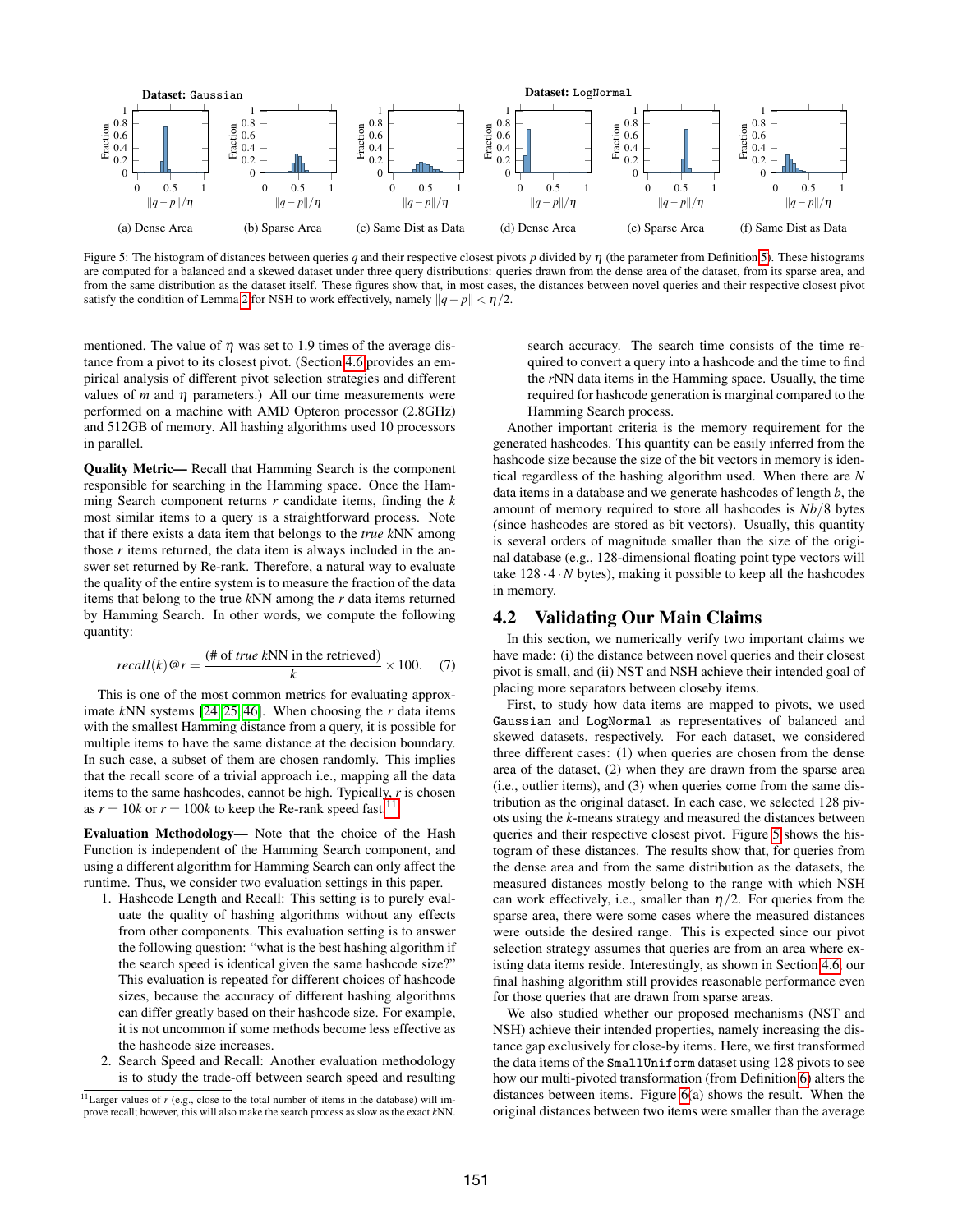<span id="page-8-1"></span>

Figure 6: The effects of NST and NSH. Figure (a) shows that NST enlarges the distances among nearby data items. Figure (b) shows that NSH makes nearby data items have larger Hamming distances compared to LSH. Figure (c) shows that there are more separators (hence, a larger Hamming distance gap) between pairs of data items when they are close to queries. Figure (d) shows using a real dataset (MNIST) that NSH produces larger Hamming distances between nearby data items compared to SH (a learning-based algorithm) and LSH.

<span id="page-8-3"></span>

Figure 7: Hashcode length and recall improvements. The recall improvement is computed as *(NSH's recall - competing method's recall)*.

distance between a query and its *k*-th closest item (e.g., 0.53 for 10- NN, 0.71 for 100-NN, and 0.97 for 1000-NN), their distances were amplified by NST in the transformed space. When we generated 32-bit hashcodes using NSH and LSH, NSH also produced larger Hamming distances (compared to its traditional counterpart, LSH), as reported in Figure  $6(b)$ . Figure  $6(c)$  depicts the same effect by NSH, but using a histogram of the number of separators between the 50th and 101st closest data items to queries. Figure [6\(](#page-8-1)d) shows NSH's effectiveness using a real dataset (MNIST). Here, NSH again achieved larger Hamming distance gaps than both SH (a learningbased hashing algorithm) and LSH. Note that while the difference between NSH and SH may seem small, it translates to a significant difference in search performance (see Sections [4.3](#page-8-0) and [4.4\)](#page-8-2).

#### <span id="page-8-0"></span>4.3 Hashcode Length and Search Accuracy

Recall that the hashcode length (*b*) is an important design parameter that determines the accuracy of approximate *k*NN and runtime of Hamming Search. In general, those two factors (search accuracy and runtime) are in a trade-off relationship, i.e., larger hashcodes result in a more accurate but also slower search, and vice versa.

This subsection compares the search accuracies of various hashing algorithms with fixed hashcode lengths. For this experiment, we used the four datasets (MNIST, LargeUniform, 80M Tiny, and SIFT) and generated different lengths of hashcodes ranging from 16 to 256. Next, we examined how accurately different algorithms capture 10-NN data items for novel queries. For this, we report *recall*(10)@100 for the two relatively small datasets (MNIST and LargeUniform) and *recall*(10)@1000 for the other two large datasets. We present the experimental results for different choices of *k* in Section [4.7.](#page-10-2)

Figure [7](#page-8-3) shows the results. we report the recall improvements over other competing hashing algorithms. In most cases, the second best methods were SpH and KSH. However, the other recently developed algorithms (such as SH and CPH) worked relatively well too. AGH and CH showed surprisingly bad performance. In all

cases, our proposed algorithm showed significant search accuracy gains, showing up to 15.6% improvement of recall over SpH and up to 39.1% over LSH.

#### <span id="page-8-2"></span>4.4 Search Time and Search Accuracy

The second setting for performance evaluation is seeing the recall scores by different hashing algorithms when the search time is bounded. For the Hamming Search module, we used *Multi-Index Hashing* (MIH) [\[42\]](#page-11-17), a recently developed data structure for exact *k*NN search in Hamming space. MIH has a parameter that determines the number of internal tables, and the search speed varies depending on the parameter setting. We followed a few different options based on the suggestions by its author, and reported the best results for each hashing algorithm.<sup>[12](#page-8-4)</sup>

There are two ways we can improve the search accuracy at the cost of search speed. The first is to increase the hashcode length, and the second is to increase the number of data items returned by Hamming Search (*r*) and let Re-rank find the *k* most similar answers. When we tested the first approach, however, we observed that MIH's performance degrades rapidly whenever the hashcode length is over 128, and MIH did not show considerable speed boost compared to a linear scan over hashcodes. For this reason, we used the second approach — increasing the value of  $r$  — to adjust the search accuracy and search speed. Then, we collected all 64-bit hashcodes generated by different hashing algorithms, configured MIH to return different number (*r*) of data items as answers, and measured the recall scores of those answers as well as the time MIH took to return them. Note that even if we use the same data structure (MIH) for Hamming Search, systems with different hashing algorithms produce very different results since the hashing mechanism is key in producing high search accuracies.

Figure [8](#page-9-2) reports recall improvements for a target time bound using two large datasets of 80M Tiny and SIFT. In most cases, NSH showed significant improvements over existing methods. Also, it

<span id="page-8-4"></span><sup>12</sup>We set the number of tables to either 2 or 3.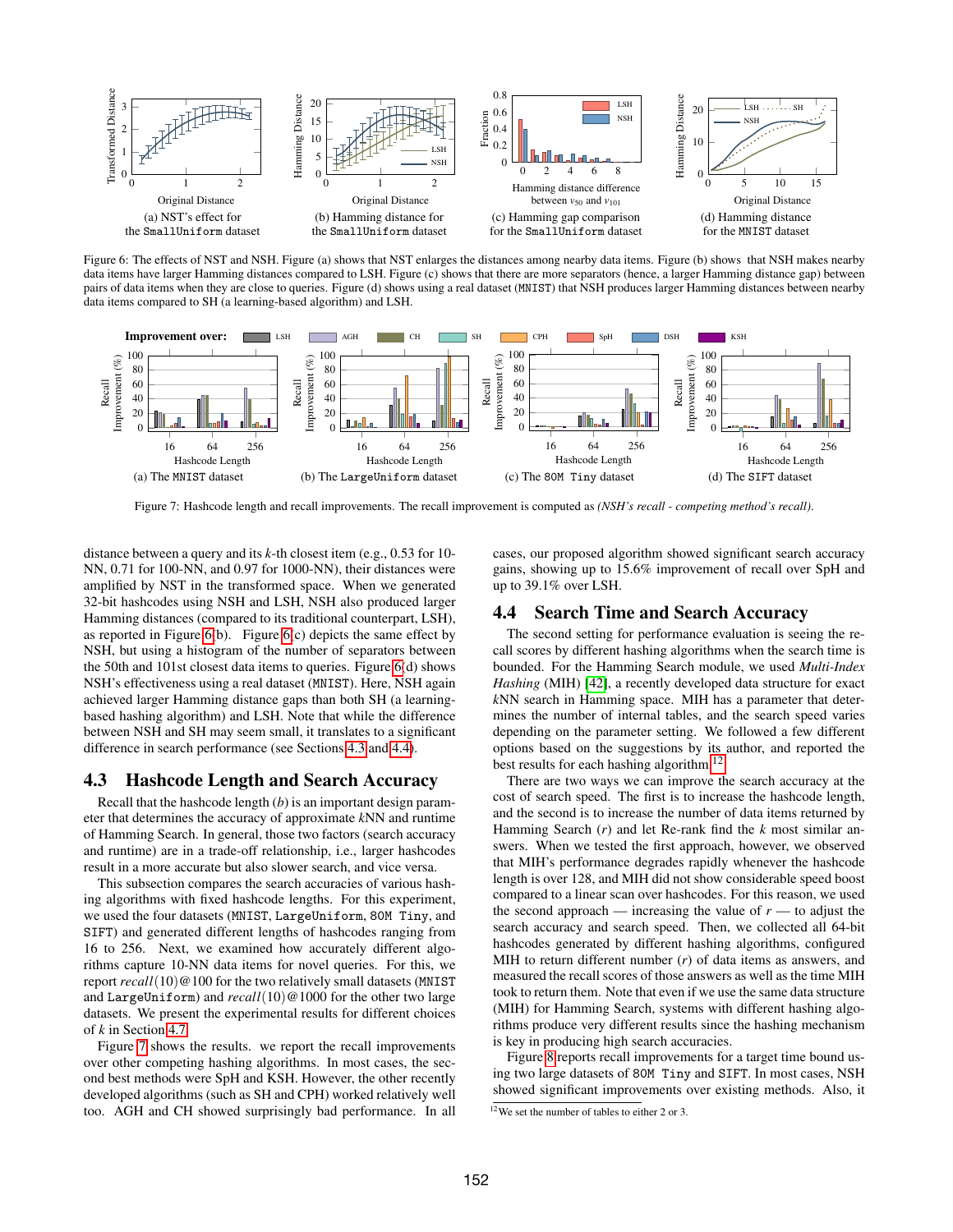<span id="page-9-2"></span>

Figure 8: Search time and recall improvements. The recall improvement is computed as *(NSH's recall - competing method's recall)*. Time reduction is *(competing method's search time - NSH's search time) / (competing method's search time)* ×100*.*

<span id="page-9-3"></span>

| Method     | Hash Gen (sec) |        | Compression (min) |       |
|------------|----------------|--------|-------------------|-------|
|            | 32bit          | 64bit  | 32bit             | 64bit |
| LSH        | 0.38           | 0.29   | 22                | 23    |
| <b>SH</b>  | 28             | 36     | 54                | 154   |
| AGH        | 786            | 873    | 105               | 95    |
| SpH        | 397            | 875    | 18                | 23    |
| CН         | 483            | 599    | 265               | 266   |
| <b>CPH</b> | 34.371         | 63,398 | 85                | 105   |
| <b>DSH</b> | 3.14           | 1.48   | 24                | 23    |
| <b>KSH</b> | 2,028          | 3,502  | 24                | 29    |
| NSH (Ours) | 231            | 284    | 37                | 46    |

Table 2: Time requirement for hash function generation and database compression, i.e., converting 79 million data items in a database to hashcodes.

is impressive that the system with our algorithm achieved as high as 50% average recall for 80M Tiny within only 49 ms search time requirement. Note that a simple linear scan over the original data items took more than 17 seconds.

# <span id="page-9-1"></span>4.5 Indexing Speed

As we generate hashcodes of different lengths in the above experiments, we also measured the times they took to generate hash functions and to convert the whole database (80M Tiny) to hashcodes. The result is summarized in Table [2.](#page-9-3) CPH uses expensive statistical optimization to generate hash functions, so it took a much longer time than other methods. All other methods, including NSH, reported reasonable indexing time.

# <span id="page-9-0"></span>4.6 The Effect of Parameters on NSH

This section studies the effect of various parameters on the search accuracy of NSH. The parameters we consider are pivoting (the number of pivots and the selection strategy), the neighborhood parameter  $(\eta)$ , the type of query workloads, and the data distribution.

Pivot Selection— As discussed after presenting Definition [6,](#page-4-4) the goal of choosing pivots is to ensure that the average distance of every data item in the database to its closest pivot is minimized. We studied the three different strategies described in Section [3.4:](#page-5-0) uniform strategy, random strategy, and *k*-means. For each strategy, we generated 32-bit hashcodes and used the Gaussian dataset with two different sets of queries: one set from the dense area (center of the normal distribution) and the other from the sparse area (tail of the distribution). Figure [9\(](#page-10-1)a) shows the results. Both uniform and *k*-means strategies produced almost the same search accuracy, regardless of the query workload. However, the random strategy failed for queries from the spare area. This is because most of the randomly-chosen pivots are naturally from dense areas; thus, the

pivots cannot cover the queries from sparse areas. Also, in our experiments, *k*-means strategy exhibited slightly better performance than the uniform one.

The number of pivots (*m*) is also important. To empirically study the effect of *m* on search accuracy, we generated 32-bit hashcodes for three datasets (Gaussian, SmallUniform, and LogNormal) and varied *m* between 3 and 512. Figure [9\(](#page-10-1)b) shows the results. The results suggest that our algorithm is not very sensitive to the value of *m*, as long as  $m > b$ .

Neighborhood Parameter  $(\eta)$ — The value of  $\eta$  is closely related to the size of the neighborhood for which we want to amplify the Hamming gap. To see  $\eta$ 's effect on our algorithm's performance, we generated 32-bit hashcodes for the MNIST dataset and measured the recall while varying  $\eta$  between 0 and 5 $\gamma$ , where  $\gamma$  was the average distance between pairs of closest pivots. The results, plotted in Figure [9\(](#page-10-1)c), indicate that our algorithm yields high accuracy when  $\eta > \gamma$ , and its accuracy curve improves unto  $\eta \approx 2\gamma$ . Note that this empirical result is consistent with our discussion in Section [3.3.](#page-4-0)

Data Distribution— To study the effect of data distribution, we generated two datasets from standard distributions: Gaussian and LogNormal. Note that LogNormal has a skewed distribution with a heavy tail. In addition, to see how our *k*NN search accuracy is affected when there are fewer than *k* data items around a query, we created another dataset, called Island. In Island, we added two small clusters to the SmallUniform dataset, where each clusters consisted of 3 data items, and they were placed far away (a distance of 1 and 5, respectively) from other data items.

For each dataset, we generated three different queries. For the Gaussian dataset, the first query was from its mode.<sup>[13](#page-9-4)</sup> The second and the third queries were twice and three times the standard deviation away from the mode, respectively. The three queries were similarly generated for LogNormal. For Island, the first query was from the area where the SmallUniform dataset resides, and the second and the third queries were from the two small clusters we added. Due to the placements of the two clusters, the third query was much far away from the other data items compared to the second query. For every dataset, we refer to these three queries as 'Q from Dense', 'Q from Sparse', and 'Q from Very Sparse', respectively.

We repeated each experiment 30 times, each time with a different random seed, and reported the average recall scores in Figure [9\(](#page-10-1)d). In general, the performance drops were more significant for queries drawn from 'Very Sparse' areas. One reason is the lack of nearby pivots around such queries. The second reason (especially for the Island dataset) is that the distance to *k*NN items were outside the neighborhood size for which NSH can work effectively.

<span id="page-9-4"></span><sup>&</sup>lt;sup>13</sup>A mode is the point at which a probability distribution function takes its maximum.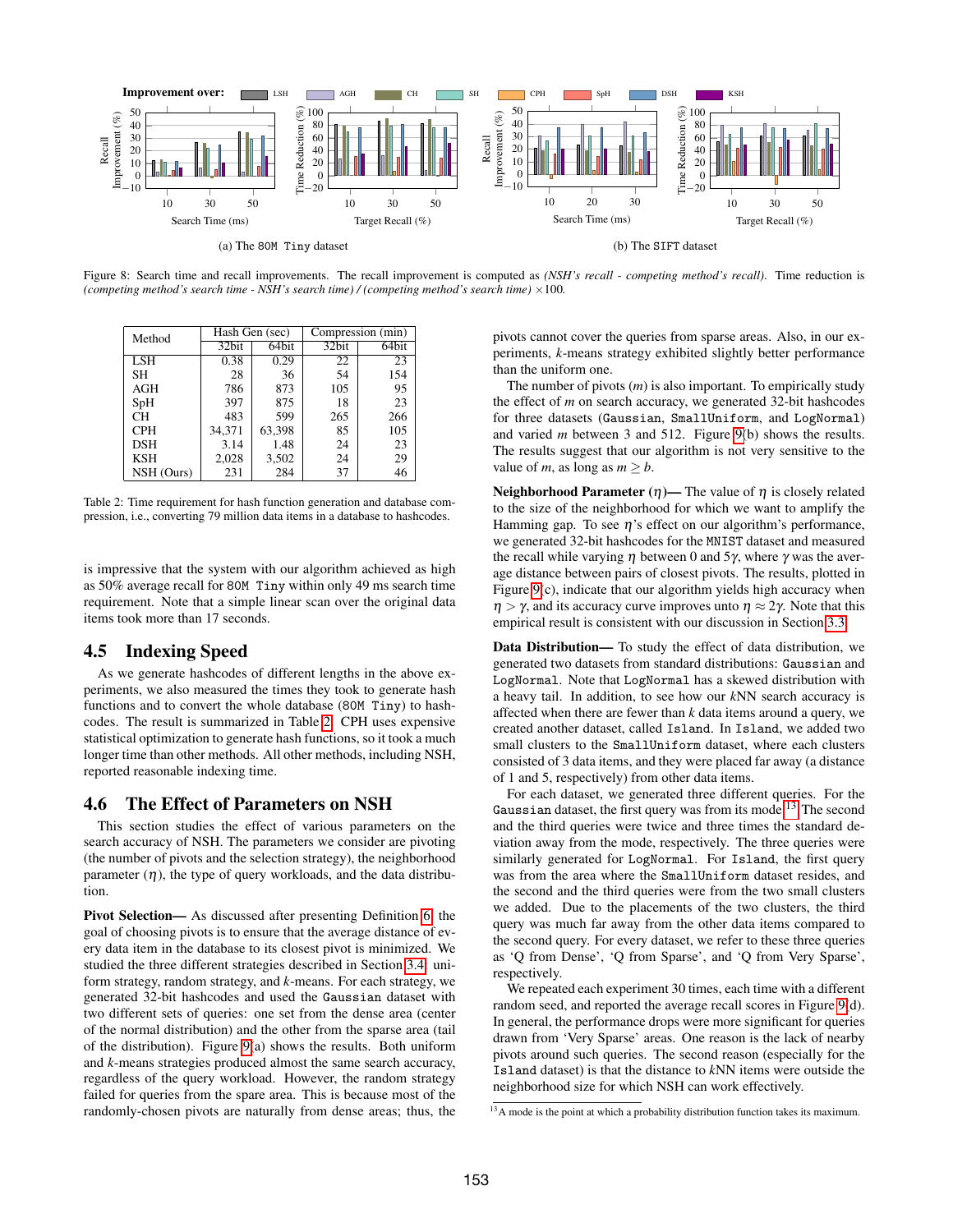<span id="page-10-1"></span>

Figure 9: We study our method's search performance by varying four important parameters: (a) the pivot selection strategy, (b) the number of pivots, (c) neighborhood parameter  $\eta$ , and (d) the data distribution.

<span id="page-10-3"></span>

Figure 10: *k*NN Accuracies with different values of *k*.

<span id="page-10-4"></span>

| Method          | Year | Motivation / Intuition                        |  |
|-----------------|------|-----------------------------------------------|--|
| LSH [13]        | 2004 | Random hyperplanes tend to preserve locality  |  |
| SH [56]         | 2009 | Minimize Hamming distance in proportion to    |  |
|                 |      | the similarity between items                  |  |
| <b>AGH [38]</b> | 2011 | Speed up SH by approximation                  |  |
| SpH [21]        | 2012 | Spheres for capturing similarities            |  |
| CH [36]         | 2013 | Adopt sparse coding theory                    |  |
| <b>CPH [26]</b> | 2013 | Hash functions should go through sparse areas |  |
| <b>DSH</b> [16] | 2014 | Keep kNN items together using Adaptive        |  |
|                 |      | Boosting                                      |  |

Table 3: Several Notable Hashing Algorithms.

# <span id="page-10-2"></span>4.7 Neighbor Sensitivity

Since our motivation was moving separators (or equivalently, bit functions) to have higher power in distinguishing neighbor items, it is likely that our algorithm loses its power to capture the similarities to the distant items. This potential concern leads to a natural question: up to what value of *k* does our algorithm have advantage over other algorithms?

To answer this question, we varied the value of *k* while fixing  $r = 10 \cdot k$  (Recall *r* is the number of the items returned by Hamming Search, and Re-rank module returns final *k* answers) and observed how the search accuracy changed. More concretely, we generated 128-bit and 64-bit hashcodes respectively for MNIST and 80M Tiny, and varied *k* from 1 to 1,000. See Figure [10](#page-10-3) for the results.

Interestingly, for MNIST, we observed that our algorithm outperformed other methods only up to until  $k = 100$  (0.14% of the database). The reason that our method showed superior performance only up to  $k = 100$  was that due to the small size of the dataset (only 69K items in the database). When we ran the same experiment with a big dataset (80M Tiny), we did not observe the performance decrease until  $k = 1000$ , and our algorithm consistently outperformed other methods regardless of the choice of *k*. Considering that the dataset sizes in the real-world are large — the reason of approximate *k*NN— our algorithm can achieve superior performance in most practical cases.

# <span id="page-10-0"></span>5. RELATED WORK

The growing market for 'Big Data' and interactive response times has created substantial interest in Approximate Query Processing both from academia [\[3,](#page-11-44)[14,](#page-11-45)[43](#page-11-46)[,59\]](#page-11-47) as well as the commercial world [\[1,](#page-11-48) [2,](#page-11-49) [4\]](#page-11-50). While these techniques focus on general aggregate queries, this work focuses on approximating *k*NN queries as an important sub-class of them (see [\[41\]](#page-11-51) and the references within).

Gionis et al. [\[17\]](#page-11-18) were the first to apply Locality Sensitive Hashing to approximate search problems. In their work, unary representation of integers were used as hash functions to generate binary hash codes. Later, Charikar [\[11\]](#page-11-20) proposed to use random hyperplanes as hash functions. These random hyperplanes were drawn from multi-dimensional Gaussian distributions, and generated hashcodes that could retain the locality sensitive property for cosine similarity. Datar *et al.* [\[13\]](#page-11-21) proposed a variant of random hyperplane method for the Euclidean distance. Athitsos *et al.* [\[8\]](#page-11-52) employed L1-embedding for a similar purpose. Distance-based Hashing [\[9\]](#page-11-53) generalizes this technique to non-Euclidean distances.

Recent work in this area, however, has started to exploit statistical optimization techniques to learn more intelligent hash functions. These techniques, known as *learning-based* or *datadependent* hashing, take the distribution of data into account in order to obtain more effective hash functions. A notable approach in this category is Spectral Hashing [\[56\]](#page-11-32), which motivated others including Binary Reconstructive Embedding [\[32\]](#page-11-27), Anchor Graph Hashing [\[38\]](#page-11-30), Random Maximum Margin Hashing [\[27\]](#page-11-26), Spherical Hashing [\[21\]](#page-11-24), Compressed Hashing [\[36\]](#page-11-29), Complementary Projection Hashing [\[26\]](#page-11-25), and Data Sensitive Hashing [\[16\]](#page-11-34). All these methods use different motivations to learn more accurate hashcodes for the *k*NN task. See Table [3](#page-10-4) for a summary.

There are several techniques developed for efficient indexing and querying of the hashcodes generated by LSH [\[15,](#page-11-54)[39,](#page-11-55)[47,](#page-11-56)[51,](#page-11-57)[53,](#page-11-58)[58\]](#page-11-15). As explained in Section [2.1](#page-2-1) these methods belong to the Hamming Search stage; thus, they are orthogonal to our contribution. In our implementation, we employed *Multi-Index Hashing* (MIH) [\[42\]](#page-11-17), as the state-of-the-art in this area.

Finally, it is important to note that using alternative representations of the original data points for hashing is not a new topic. Different approaches have used different representations to achieve their own motivations. For instance, AGH [\[38\]](#page-11-30) used one to speedup SH [\[56\]](#page-11-32), and CH [\[36\]](#page-11-29) used one to obtain sparse representations. When we used their representations in place of ours, the resulting